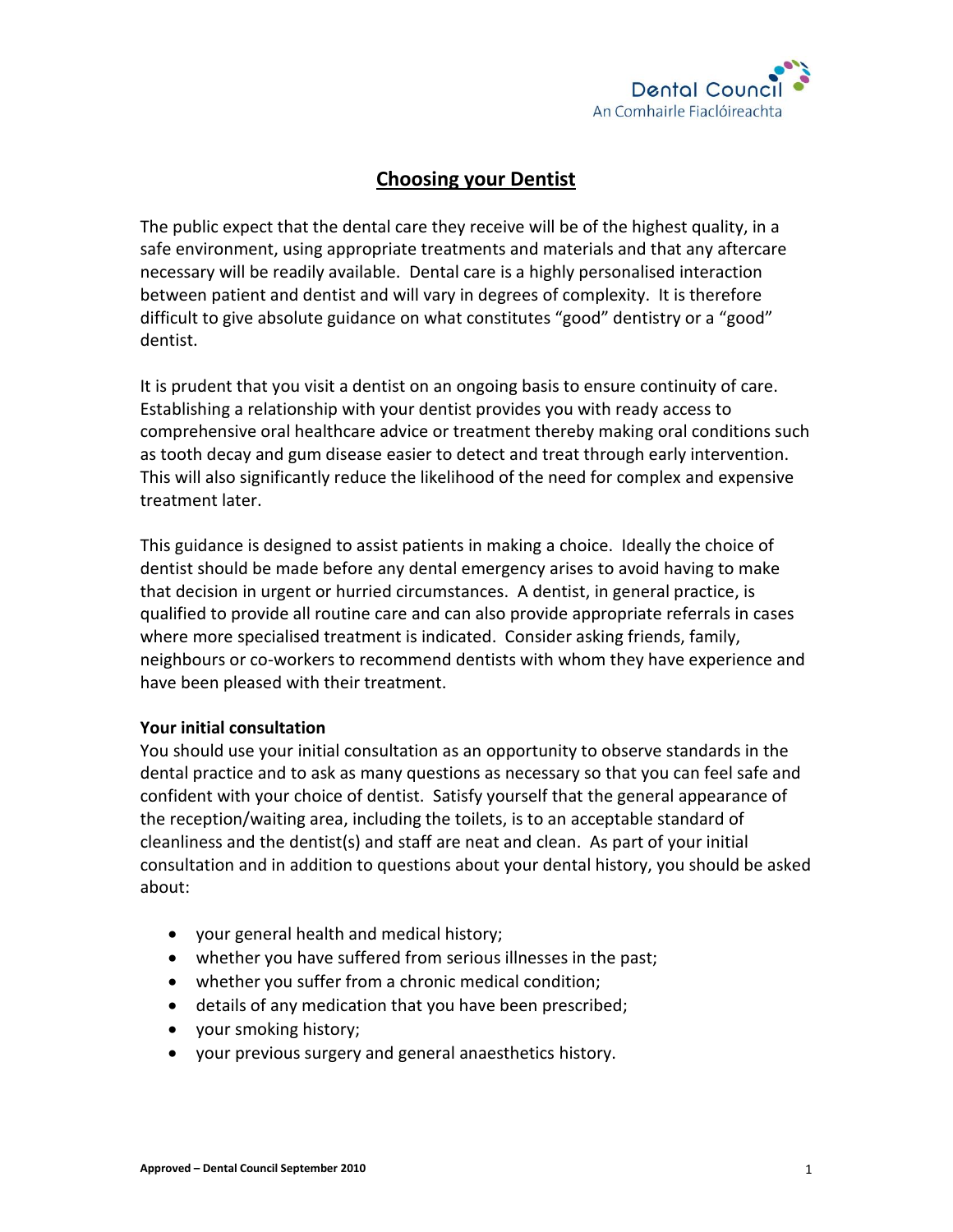

#### **Be satisfied with the standards of hygiene in the surgery**

Registered dentists are obliged to operate under comprehensive guidelines on infection control within dental surgeries. You should satisfy yourself that:

- the dentist uses an autoclave (a medical sterilizer) to sterilize instruments;
- gloves are worn by the dentist and his chair side staff at all times when you are under active treatment;
- new gloves are worn for each patient and that these are changed on their return if the treating staff leave the treatment area for any reason, such as taking a telephone call;
- handpieces (drills) are sterilized;
- new injection needles are used for each patient;
- sterilized single-use cooling solutions / water is used for surgical procedures;
- staff wash their hands between patients;
- all surgery working surfaces are clean, with disposable covers used on surfaces touched during treatment.

#### **Your treatment plan and options**

When discussing your proposed treatment with your dentist you should ask:

- What are your treatment options, what other choices do you have for some or all of the treatment suggested and how much will each option cost?
- What are the rates of success and / or complications associated with each of the options offered or suggested?
- Whether the dentist has references or testimonials from previous patients who have received this or similar treatment(s) including before and after photographs of treatment previously provided by that dentist?
- What happens if treatment is unsuccessful or you are unhappy with the result?
- If there are complications and further treatment is needed, is this an additional cost and who pays?
- Who do you contact for advice after treatment?
- Is there a complaints procedure in the practice and can you see it?
- Does the dentist have professional indemnity insurance cover?
- Does the dentist provide appropriate information in writing regarding aftercare?

## **The cost of your treatment**

Before treatment is commenced you are entitled to know the cost (or best estimate) of the treatment and the way payment is to be made. You should feel free to discuss this with your dentist before treatment. Most dentists will be happy to discuss this with you, especially if you have any concerns in this regard.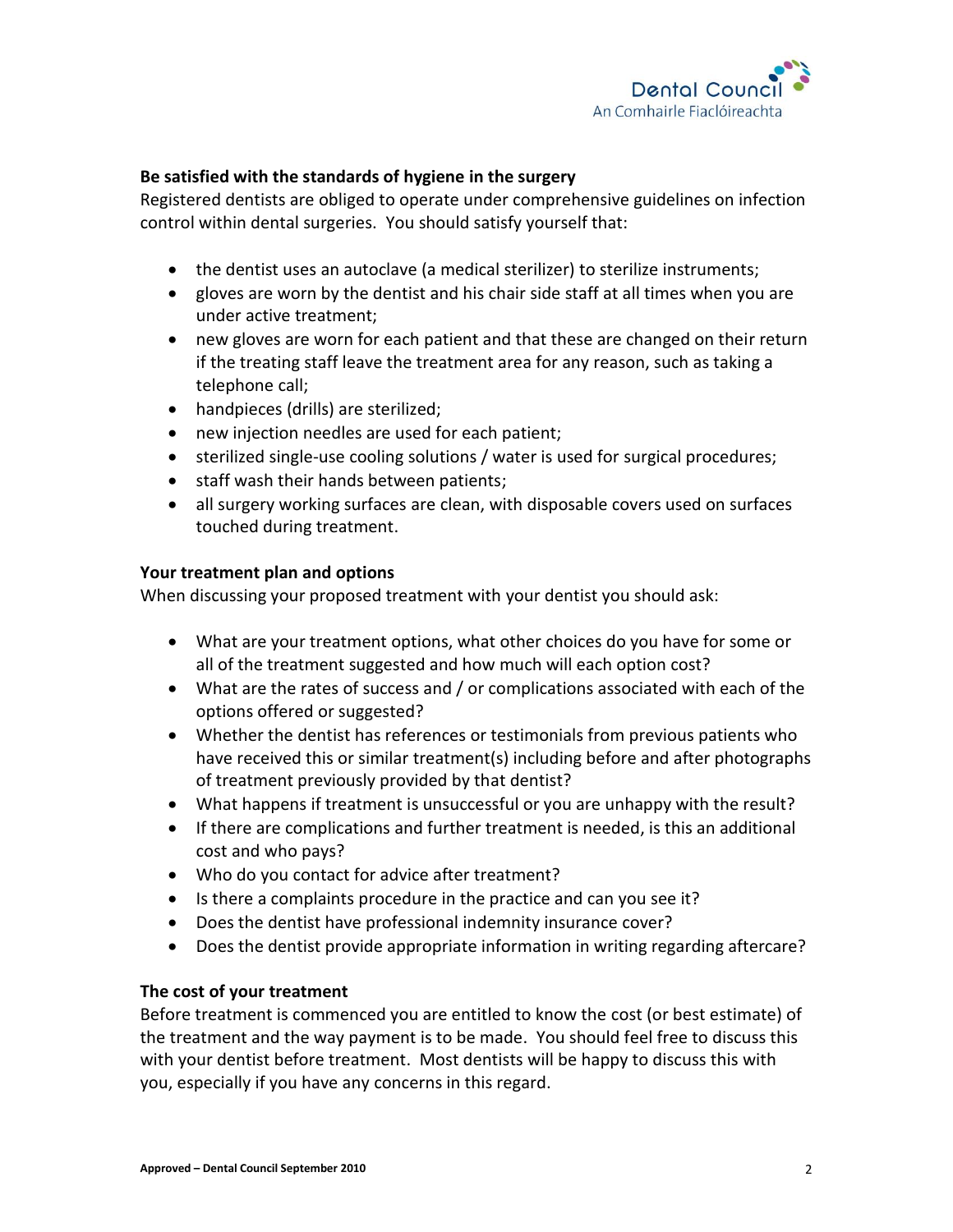

#### **Take time to be satisfied with your decision**

Time spent making the correct decision about your choice of dentist will contribute to building a trusting patient-dentist relationship which is established on mutual respect. This will maximise your peace-of-mind, minimise any potential for conflict and help in building a long-lasting partnership to protect your oral health.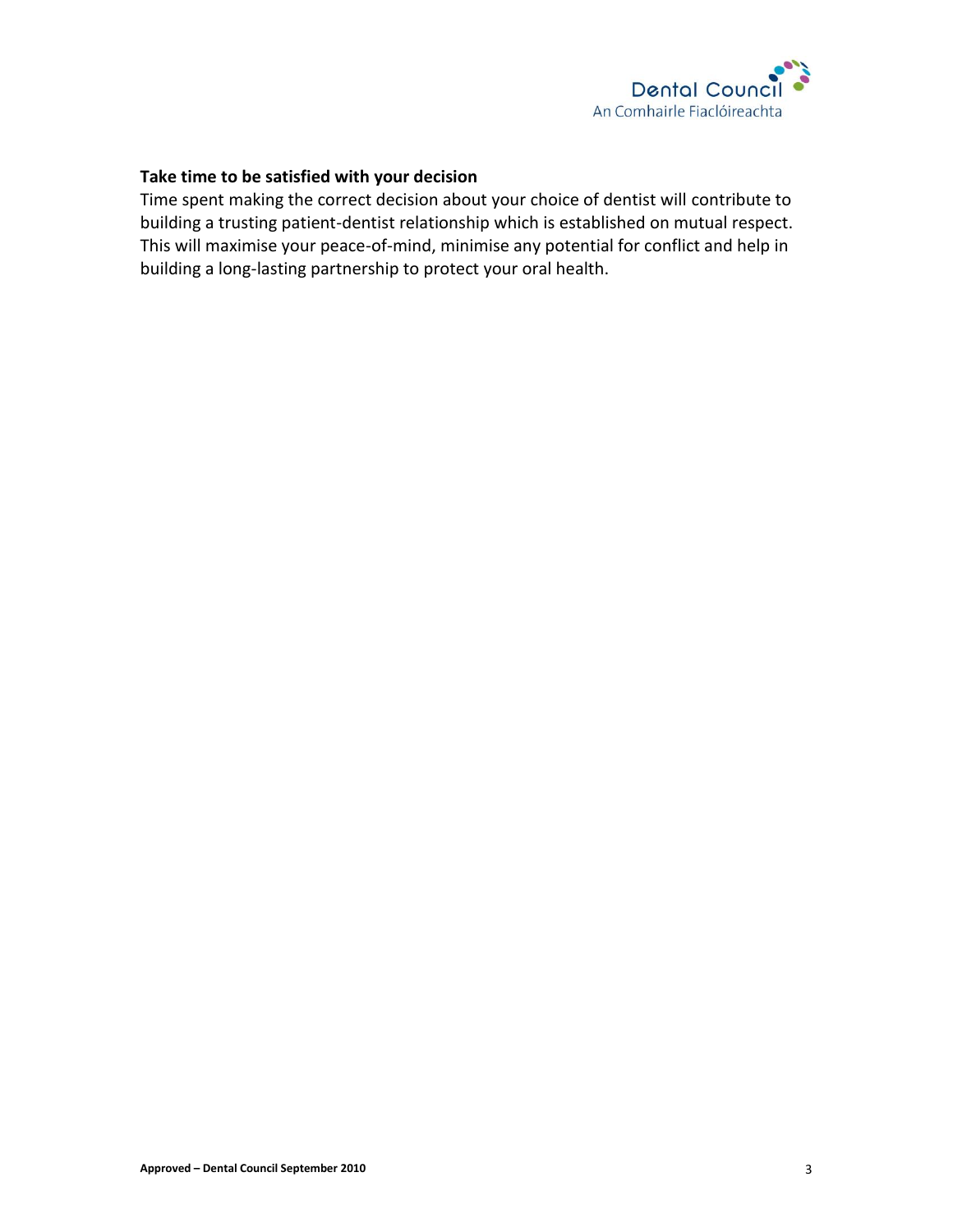

# **Going Abroad for Dental Treatment**

There can be no doubt that high quality dental care can be found outside this country also. If you are considering going abroad for dental treatment it is important that you are aware of what to expect and understand the possible risks involved. You should satisfy yourself that the benefits from possibly lower treatment costs contribute to providing a long-term solution to your dental problems. A well-informed patient is in a better position to make a well-informed decision.

You should speak with your own dentist who will be able to offer valuable advice based on your dental history. While lower fees may be a factor in deciding to seek treatment abroad it is important to be reassured that the treatment will not affect your long term dental health and well being. Before travelling you should research the treatment proposed, the clinic where the treatment will be carried out and the dentist who will be performing the treatment. You may also want to talk with other patients who have had treatment in the same clinic and/or from the same dentist. There may be on-line groups and forums that can assist with this.

This advice is intended for those considering travelling abroad for treatment and is in addition to the advice provided in the Choosing your Dentist section.

## **Registration of dentist**

- All dentists in Ireland must be registered with the Dental Council (the regulatory body) in order to practice here. The Dental Council sets the standards for the regulation of the dental profession in Ireland. There are different regulatory systems in other countries.
- It is important to establish whether the country to which you may travel has a similar regulatory body for dentists and whether it is compulsory for all dentists in that country to register with that regulatory body. You can find out about health regulators and professional bodies in other countries by visiting [www.healthregulation.org](http://www.healthregulation.org/) or, for dentists, [www.fedcar.eu](http://www.code-europe.eu/)
- You should ascertain if the dentist in question has professional indemnity insurance cover.

## **Language and culture**

Whatever procedure you are contemplating you should consider that patients may sometimes be disadvantaged because:

- Language and cultural differences may impede accurate interpretation of both verbal and non-verbal communication.
- Your lack of familiarity with the local medical system, potentially limited access to your past medical history and possible unfamiliarity with your drugs and medicines may pose challenges if complications in treatment arise.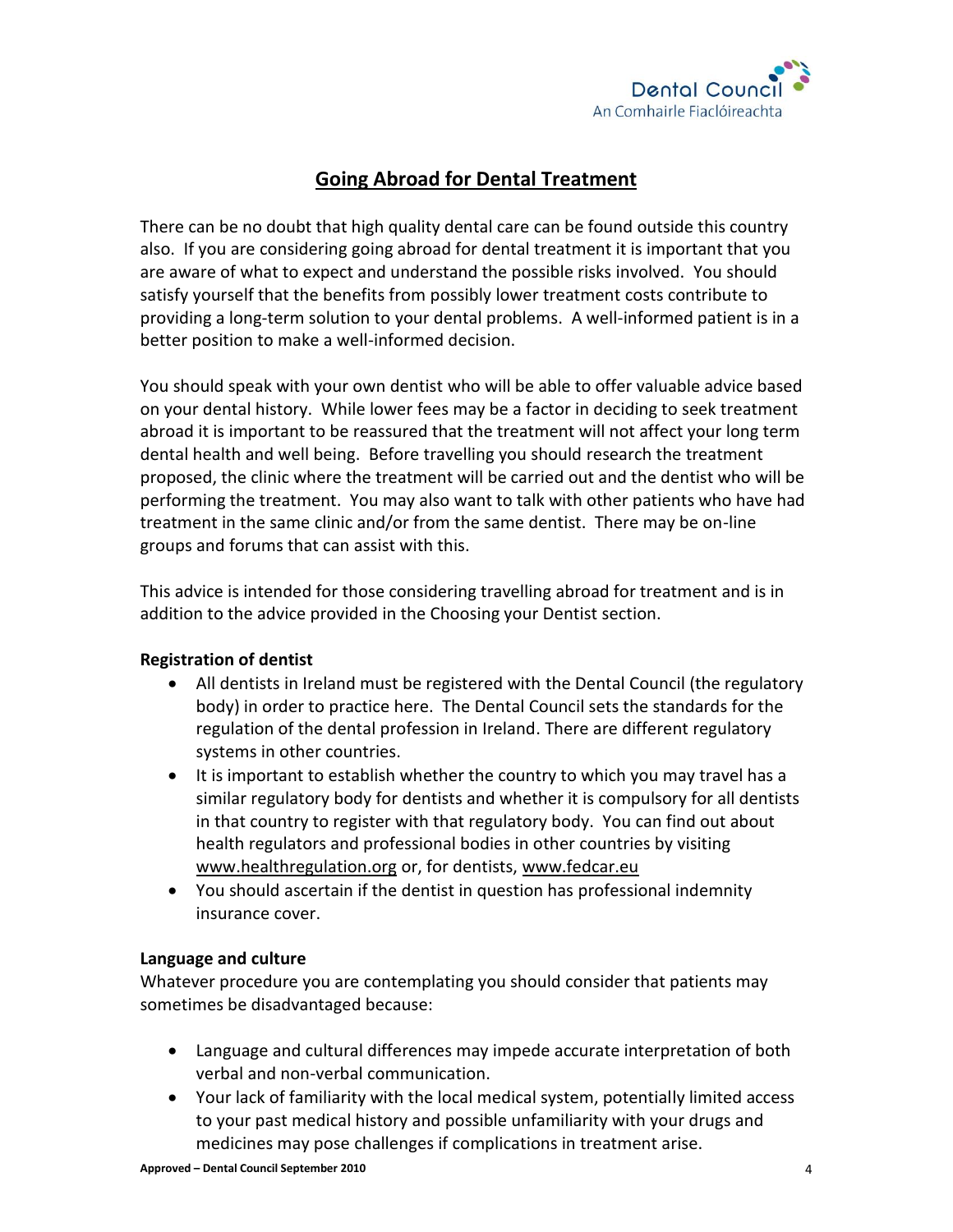

#### **Aftercare**

- You should ensure that that you are satisfied with arrangements for follow-up care should there be complications. This facility may not be in place or may be difficult to access.
- You should be satisfied as to how financial matters will be resolved if costs escalate, such as in the case of complications, as legal recourse may be limited or difficult to obtain.

#### **Flight and vacation activities after certain dental procedures**

Some dental procedures are surgical in nature. Dental implants, for example, often require months of healing prior to proceeding to any of the follow-up stages. Surgical treatment always carries risks such as post-operative bleeding, pain, swelling and infection. In addition, a period of postoperative rest may be required after procedures such as extractions, root-canal treatments, dental implants and periodontal (gum) surgery. Patients, who have had recent oral surgery, may experience postoperative discomfort which can be exacerbated by changes in airplane cabin pressure. Patients choosing to travel abroad for dental care should always seek information about the potential risks of combining certain procedures with flights and/or vacation activities.

#### **Safety**

Registered dentists in Ireland are obliged to comply with a comprehensive Code of Practice relating to Infection Control in Dentistry. These guidelines exist to prevent the spread of infections, including blood borne illnesses such as Hepatitis and HIV. Registered dentists must also comply with radiography regulations (x-ray equipment and its use) and with regulations for the proper disposal of biomedical (blood and bodily tissue) waste. These standards are in place for your safety and for the safety of staff.

#### **Ask questions**

Some overseas clinics may use a base in Ireland offering initial consultations before you travel abroad for treatment. Please use this opportunity to ask as many questions as possible in order that you can feel safe and confident in your decision. You should only be assessed by a qualified dentist before being given a treatment plan and cost estimate. If your pre-treatment consultation is in Ireland always ask whether the dentist is registered with the Dental Council. The dentist may be practicing illegally if not registered.